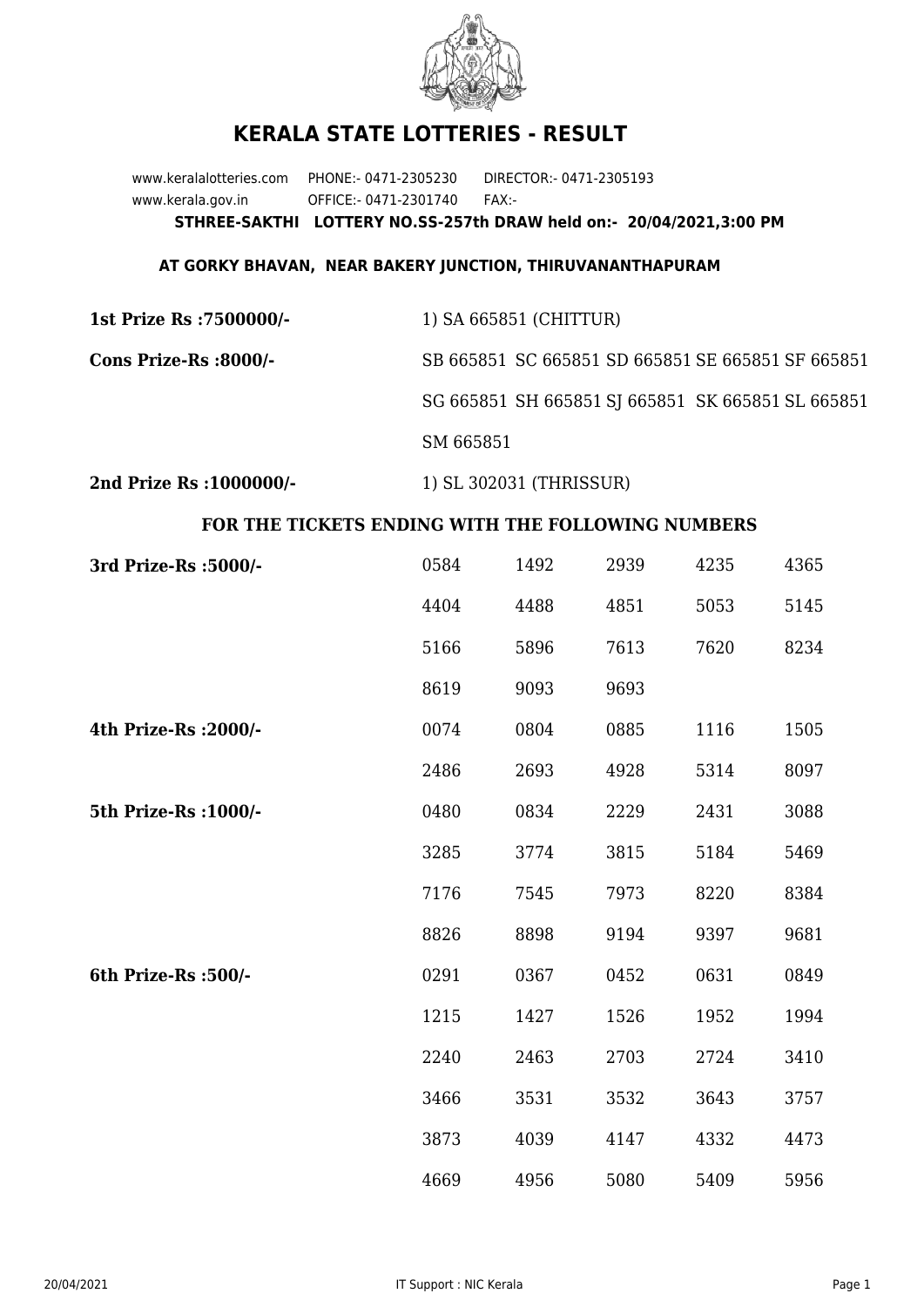|                      | 5958 | 5979 | 6123 | 6946 | 6987 |
|----------------------|------|------|------|------|------|
|                      | 6997 | 7050 | 7284 | 7854 | 7916 |
|                      | 8064 | 8076 | 8098 | 8252 | 8282 |
|                      | 8602 | 8643 | 8671 | 8829 | 9473 |
|                      | 9616 | 9884 |      |      |      |
| 7th Prize-Rs : 200/- | 0321 | 0347 | 0697 | 0799 | 1021 |
|                      | 1085 | 1144 | 1188 | 1799 | 1939 |
|                      | 1946 | 1995 | 2004 | 2047 | 2224 |
|                      | 2260 | 2531 | 2589 | 2780 | 3133 |
|                      | 3485 | 4041 | 4466 | 4664 | 4757 |
|                      | 5074 | 5218 | 5245 | 5873 | 6000 |
|                      | 6547 | 6587 | 6708 | 6796 | 7333 |
|                      | 7482 | 7798 | 7996 | 8461 | 8695 |
|                      | 8944 | 9218 | 9512 | 9542 | 9629 |
| 8th Prize-Rs : 100/- | 0095 | 0192 | 0411 | 0432 | 0507 |
|                      | 0522 | 0600 | 0632 | 0683 | 0733 |
|                      | 0998 | 1066 | 1156 | 1195 | 1263 |
|                      | 1305 | 1336 | 1547 | 1597 | 1688 |
|                      | 1734 | 1770 | 1875 | 1967 | 1973 |
|                      | 1983 | 2066 | 2205 | 2238 | 2392 |
|                      | 2411 | 2489 | 2723 | 2830 | 2905 |
|                      | 2914 | 2973 | 3059 | 3169 | 3461 |
|                      | 3598 | 3624 | 3739 | 3808 | 3856 |
|                      | 3905 | 4093 | 4155 | 4325 | 4363 |
|                      | 4371 | 4377 | 4563 | 4812 | 4870 |
|                      | 4872 | 5002 | 5008 | 5069 | 5269 |
|                      | 5271 | 5275 | 5297 | 5299 | 5358 |
|                      | 5365 | 5496 | 5580 | 5590 | 5616 |
|                      | 5622 | 5729 | 5867 | 6064 | 6067 |